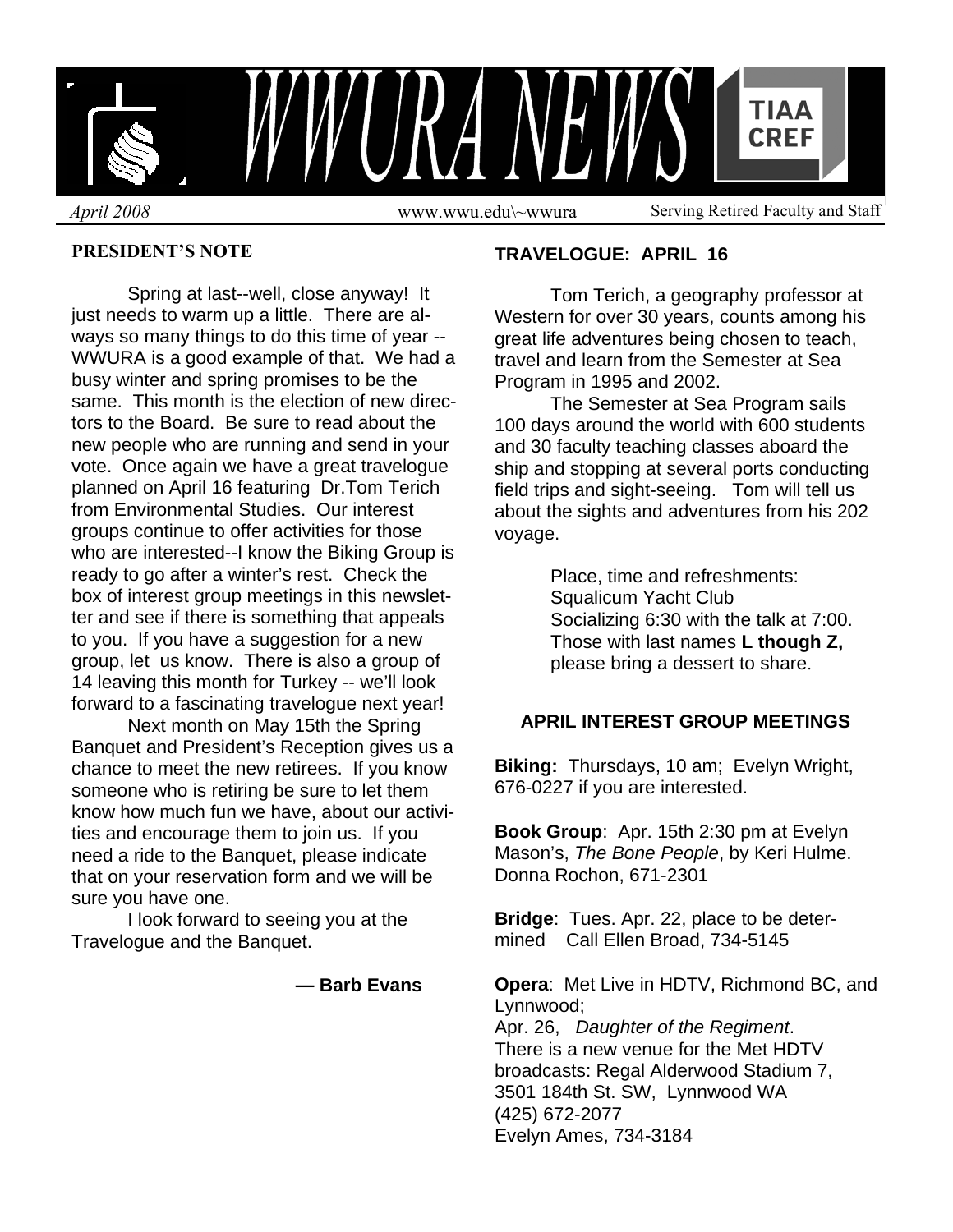# **WWURA SPRING BANQUET Thursday, May 15th President's Reception 5:30, Dinner 6:30 Viking Union Multipurpose Room**

 **Please join us and welcome Western's new faculty and staff retirees with a festive banquet, musical entertainment by The Prawns, WWURA program and travel review.**

Each new retiree is recognized. Here is your chance to welcome and get to know the newly retired and encourage them to be part of WWURA.

## **RESERVATIONS REQUIRED BY FRIDAY, MAY 9th.**

This year the menu will include a 6 oz. filet mignon and prawn skewer. Special diet requests can be arranged. Wine and other beverages are included. Fill in the form below and mail your check soon.

(please detach and return by Friday, May 9th)

# **WWURA SPRING BANQUET RESERVATION Thurs. May 15th - President's Reception 5:30, Dinner Viking Union Multipurpose Room**

(Please print) **NAME(S)** 

**Number of Reservations:** 

Special Request (Vegetarian, etc. - Please Specify;)

Telephone

 \$25.00 per reservation - check payable to **WWURA** - send to **Janet Berg, 1029 16th St. Bellingham, WA 98225**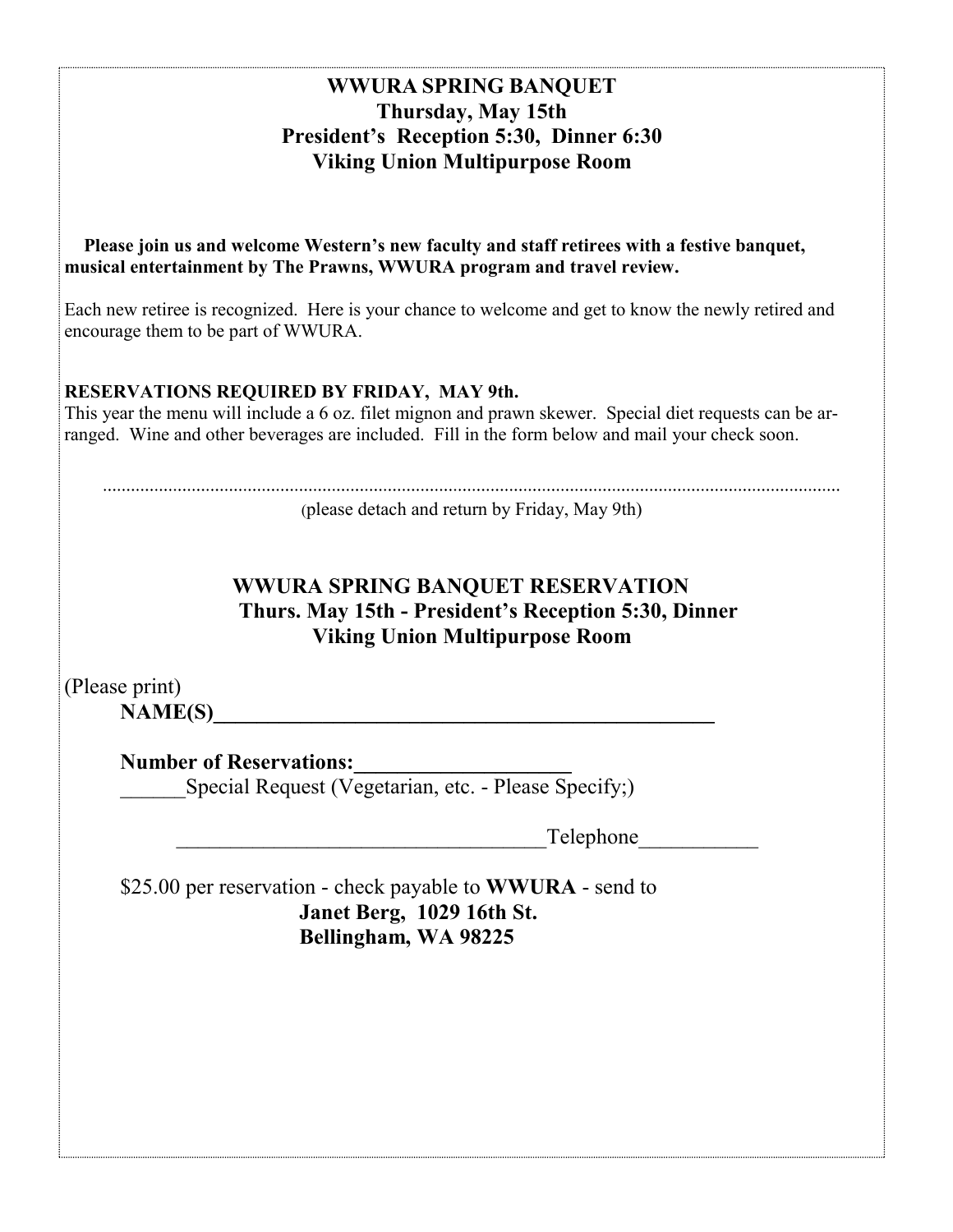# **\* \* \* News from WWURA's Travel Committee \* \* \***

#### **\* Bon Voyage to the Turkey Trotters \***

 Don Rochon and his WWURA and friends group fly to Turkey on April 20 for their OAT trip, Turkey's Magical Hideaways. We'll think of them as they're cruising along the scenic Turquoise Coast, exploring the rock formations of Cappadocia, riding in a hot-air balloon over Cappadocia, and gazing at the mosques in Istanbul while we Bellinghamsters are looking at a few more days of drizzle. We will be eager to hear of their adventures when they return.

#### **\* NYTimes Notes** *Deutschland's* **Musical Gala at Sea \***

A recent article in the travel section of the NYTimes noted the *Deutschland's* unique cruise with musicians aboard. Kathy Whitmer and her group will fly to Frankfurt, Germany on the new Lufthansa direct flight from Seattle and then on to Hamburg, where they will embark their ship. Amsterdam, Antwerp, Lisbon, Valencia and Monte Carlo are some of the ports of call in the 7 countries to be visited on the cruise from Sept. 17-Oct. 1, 2008. All port excursions are included as well as international flights, musical performances, meals, etc. WWURA has a very good group price. Great cabins are still available, but they are limited in some price categories. Kathy (360-734-7211) has brochures with itinerary, cabin rates and pictures of the ship.

#### **\* "To go or not to go?" …That is the Question \***

 Reviews of the plays at the Oregon Shakespeare Festival this year have been wonderful. Barbara Evans (360-650-9724) has plans for a bus trip to Ashland, leaving Bellingham on Tues., Sept. 30 and returning Fri., Oct. 1. Look for a full-page of details in this newsletter.

#### **\* Visit Enchanting India with a Frequent Traveler There \***

 It is time to make up your mind in participating in the Enchanting India tour, according to Joseph Correa. International air tickets have opened for purchase; prices from Seattle to Delhi range upwards from \$1200 and will rise as time goes on. Tour participants will need to fly into Delhi to start the tour on Jan. 17, 2009. Departure from Delhi back to Seattle is Jan. 28, 2009. The Enchanting India itinerary has been designed to cover the best-known monuments, including the Taj Mahal, and a taste of a variety of cultures. A deposit of \$500 by July 30, 2008 will be required to reserve a spot. Cost of the 11 nights trip will be  $\sim$ \$2850. Contact Joseph (360-647-1232) to receive more information about the itinerary, booking airfare, etc.

## **\* Cruise, land tour or both…Panama Canal and/or Costa Rica \***

 A wonderful opportunity to spend 10 days aboard the *Pacific Explorer* with Cruise West from March 11-20, 2009 with Margaret Loudon (360-733-6052) followed by 10 days in Costa Rica with Caravan Tours awaits our group. There is the option to combine the two great trips or to only book one portion. Deposit for the cruise portion is \$700; deposit for the land portion in Costa Rica is \$300. Participants will arrive in Panama City, then transfer by bus to the Caribbean coast to board the ship. Many interesting excursions are scheduled as you go through the canal. Disembarking in Los Suenos, Costa Rica, you may fly home or extend with the Costa Rica Natural Paradise land trip. It sounds like a great combination.

 Two trips are no longer being offered. Carolyn Wilhite's musical weekend in July to Sleeping Lady Resort in Leavenworth has been cancelled due to lack of response. Nita Clothier will not be taking a group to Greece and Turkey in September due to various circumstances.

## **Look for trip brochures on the WWURA Travel Table at the travelogues and Spring banquet.**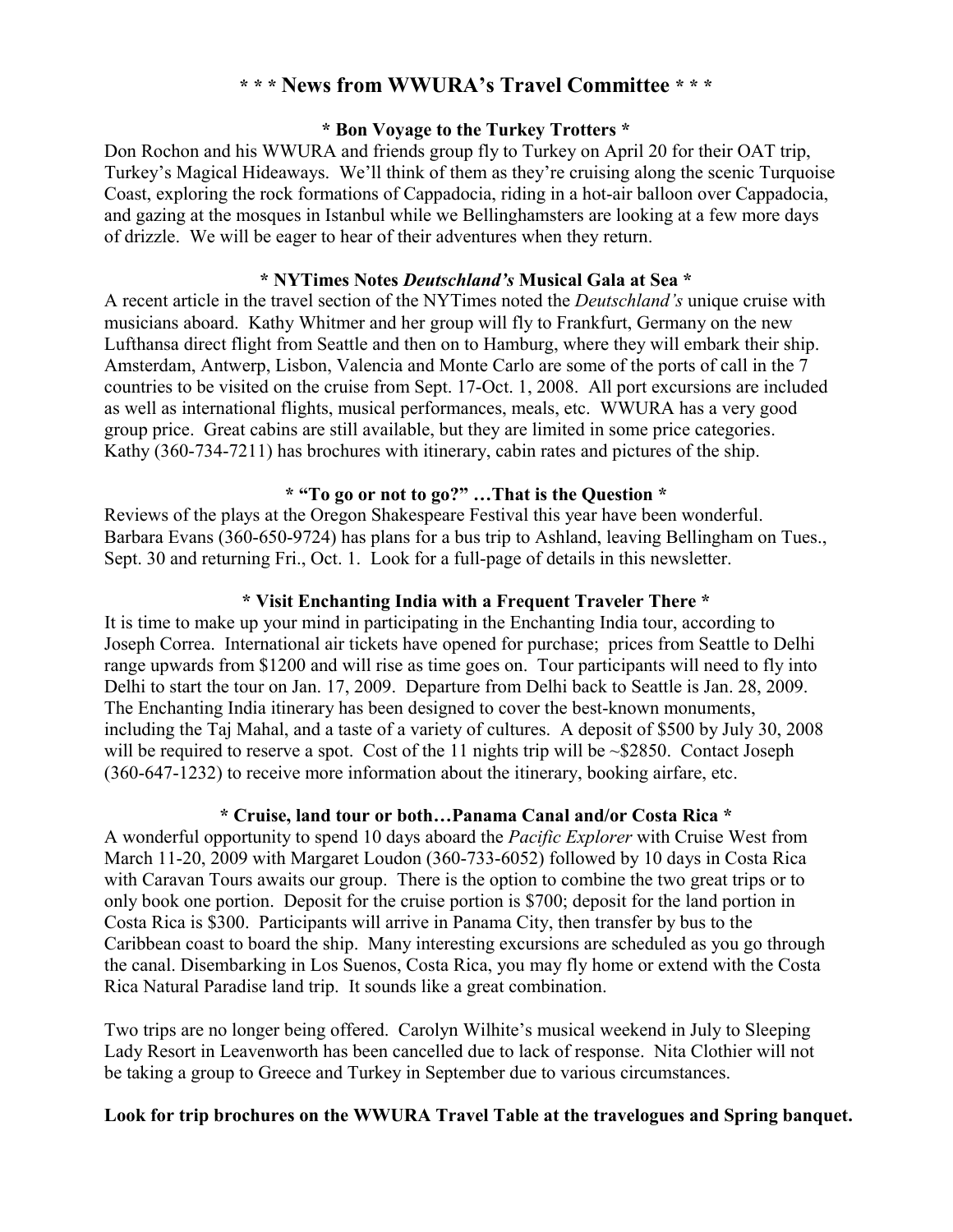## **2008 OREGON SHAKESPEARE FESTIVAL IN ASHLAND**

 WWURA is planning another trip to the Oregon Shakespeare Festival, leaving Tuesday, Sept. 30 and returning Friday, Oct. 3, on a Hesselgrave bus. There is a choice among seven plays and we are holding 30 tickets for each play. We have reserved rooms at the Best Western Bard's Inn which is a short walk from the theaters. Travel insurance is available at a very modest cost for those who are interested. We need to give the Festival and the Bard's Inn a closer estimate of the number of people soon, so **the deadline for reservations, including a deposit of \$75,** is May 20th.

The plays we can choose from are: (30 tickets held for each performance)

*The Clay Cart* by Sudraka. Bursting with music, dance, color, action and romance this 2000 yearold Indian classic proves that great storytelling endures. Journey through a world where gamblers, holy men, political fugitives and royal rascals intersect and good triumphs.

*The Further Adventures of Hedda Gabler* by Jeff Whitty. It;s the final act of Ibsen's play and Hedda's done herself in again and ventures out on a Thelma and Louise quest to liberate her story. It is a mind bending and riotously funny comedy. Strong language.

*A View from the Bridge* by Arthur Miller. A timely tragedy that probes the rules of love and loyalty against a backdrop of American immigration.

*Coriolanus* by William Shakespeare. Bred for the battlefield, Coriolanus is out of his league in the Roman senate. He won't control his contempt and won't compromise to save his life. His mother's milk fed him heroism but not humanity

*Breakfast, Lunch and Dinner* by Luis Alfaro. Minerva's family is a hotbed of appetites. Life is a carnal and spiritual banquet and Alfaro's new work takes a big, yummy bite out of it. (Strong language, mature themes)

*Othello* by William Shakespeare. The Moor Othello, celebrated general and an outsider, shares a love with Desdemona. Defying her family and convention, they marry. Iago's vengeful hatred and deceit lead to catastrophe for Othello and Desdemona.

*A Comedy of Errors* by William Shakespeare. It's a mad, mad world when Shakespeare busts into the wild, whacked-out Old West. Everyone in the whole town is off-kilter--gunning for love and order in this hilarious, musical brawl of a comedy.

*(cont'd on next page)*

#### **Happy Book and Film Corner By Lynne Masland**

 With spring lurking around the corner, a humorous book that combines golf and politics is Mark Nemcek's *One Nation Under Par, From the Clubhouse to the White House.* It's an improbable rollercoaster story of a prospective pro-golfer who tumbles head first into American politics.

*Cold Comfort Farm* by Stella Gibbons is a hilarious send-up of 19<sup>th</sup> century English novels about dreary country life and families, which the heroine Flora Poste curiously sets right; the book was made into a film comedy in 1995. Also on the film shelf, "Miss Pettigrew Lives For A Day" was at the Sunset Theatre at this writing and will soon be out on DVD.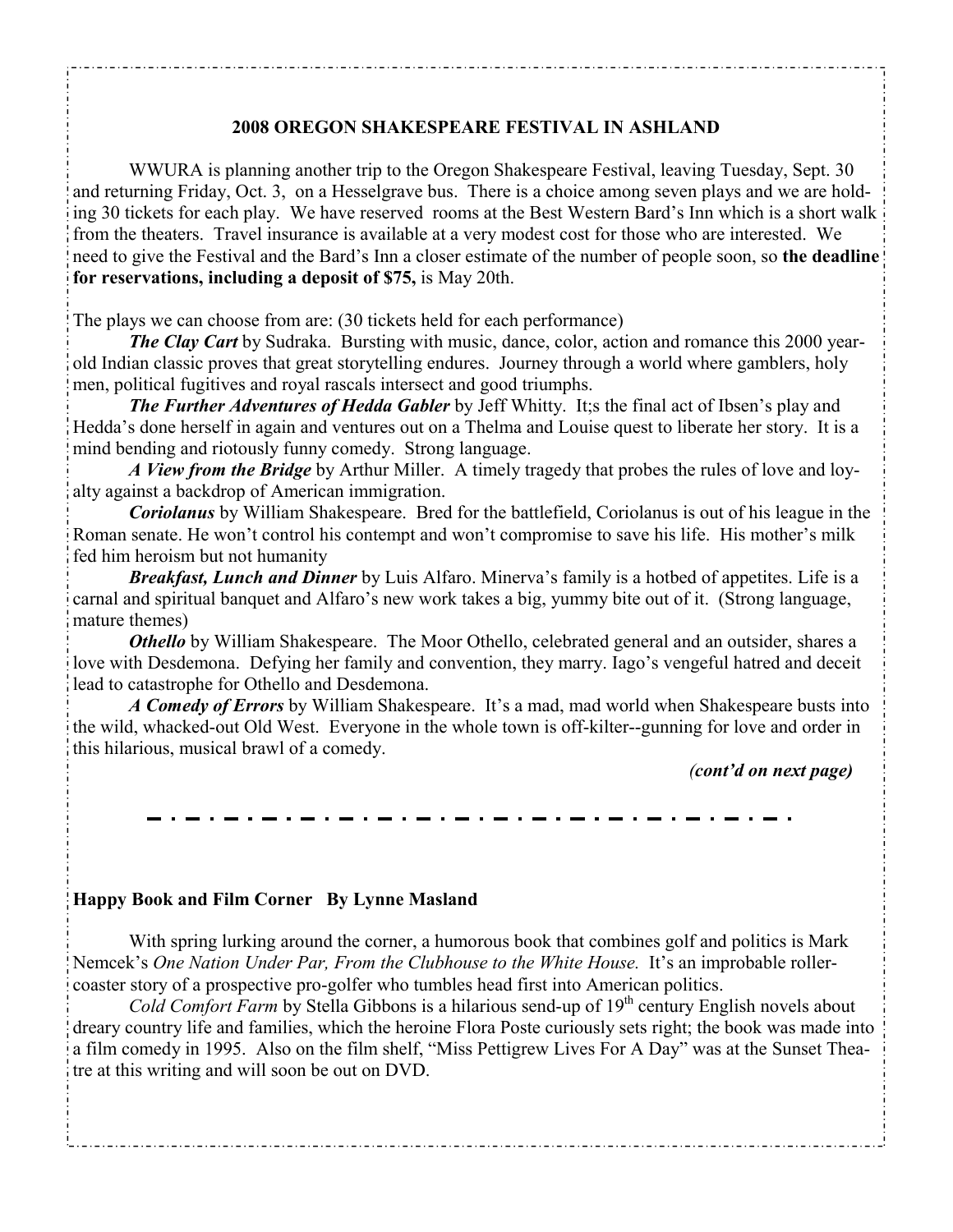## **(2008 Oregon Shakespeare Festival, cont'd**)

Please fill out the form and send it with your deposit (checks to WWURA) to Barb Evans, 622 Everglade Rd., Bellingham, WA 98225. Questions, call 650-9724.

| Name                      |                                                                                                                 |               |                                                                                  |  |
|---------------------------|-----------------------------------------------------------------------------------------------------------------|---------------|----------------------------------------------------------------------------------|--|
| Address                   |                                                                                                                 |               |                                                                                  |  |
| Phone                     | Email                                                                                                           |               |                                                                                  |  |
| No. of tickets: \$22 each |                                                                                                                 |               |                                                                                  |  |
| Wed. 10/1                 | 1:30<br>Clay Cart<br>Coriolanus<br>1:30<br>8:00<br>Adventures<br>Coriolanus<br>8:00<br>Comedy of Errors<br>8:00 | Thurs. $10/2$ | 1:30<br>View<br>1:30<br><b>Breakfast</b><br>Clay Cart<br>8:00<br>Othello<br>8:00 |  |
|                           | Singles sharing a room, please list the name of the other person                                                |               | Type of room 1 Queen bed--\$110 1 King--\$120 2 Queens beds --\$130              |  |

The bus cost, divided among those going, will be about \$136 based on 30-36 people.

# *HEALTH NOTES by Evelyn Ames* Achoo! Allergies

Now that the allergy season is upon us, and for some, it is always an allergy season, it is time to discuss seasonal allergies ("seasonal allergic rhinitis" or hay fever), principal allergens, symptoms, measures to reduce contact, and appropriate actions to alleviate sniffles/itching and all-around misery. Food allergies are not covered.

**What is an allergy - what are some common allergens?** It is an altered immune response to an unusually otherwise harmless substance or re-exposure to the very same substance. The sensitization to a substance may be inhaled, injected, rubbed on the skin, or taken in by mouth. Common allergens include pollens, wool, molds, industrial chemicals, house dust (dust mites), animals (danders, urine, and saliva), drugs, feathers, insect venom, and factors such as temperature extremes and sunlight.

**What happens in the body?** When an allergy prone individual is first exposed to a particular allergen, he/ she produces a protein called **IgE antibody** (a specific kind of antibody responsible for allergies). The person is primed for a future allergic response. The IgE antibodies attach to the surfaces of two types of cells known as the mast cells and basophils. Mast cells are found primarily in the respiratory and digestive tracts and the skin. Basophils are found in the blood. Each antibody will react only with a specific allergen. The combining of the allergen with its antibody is a signal to these cells to release *irritating chemicals,* known as *mediators*. These cause the various allergic symptoms.

*(cont'd next page)*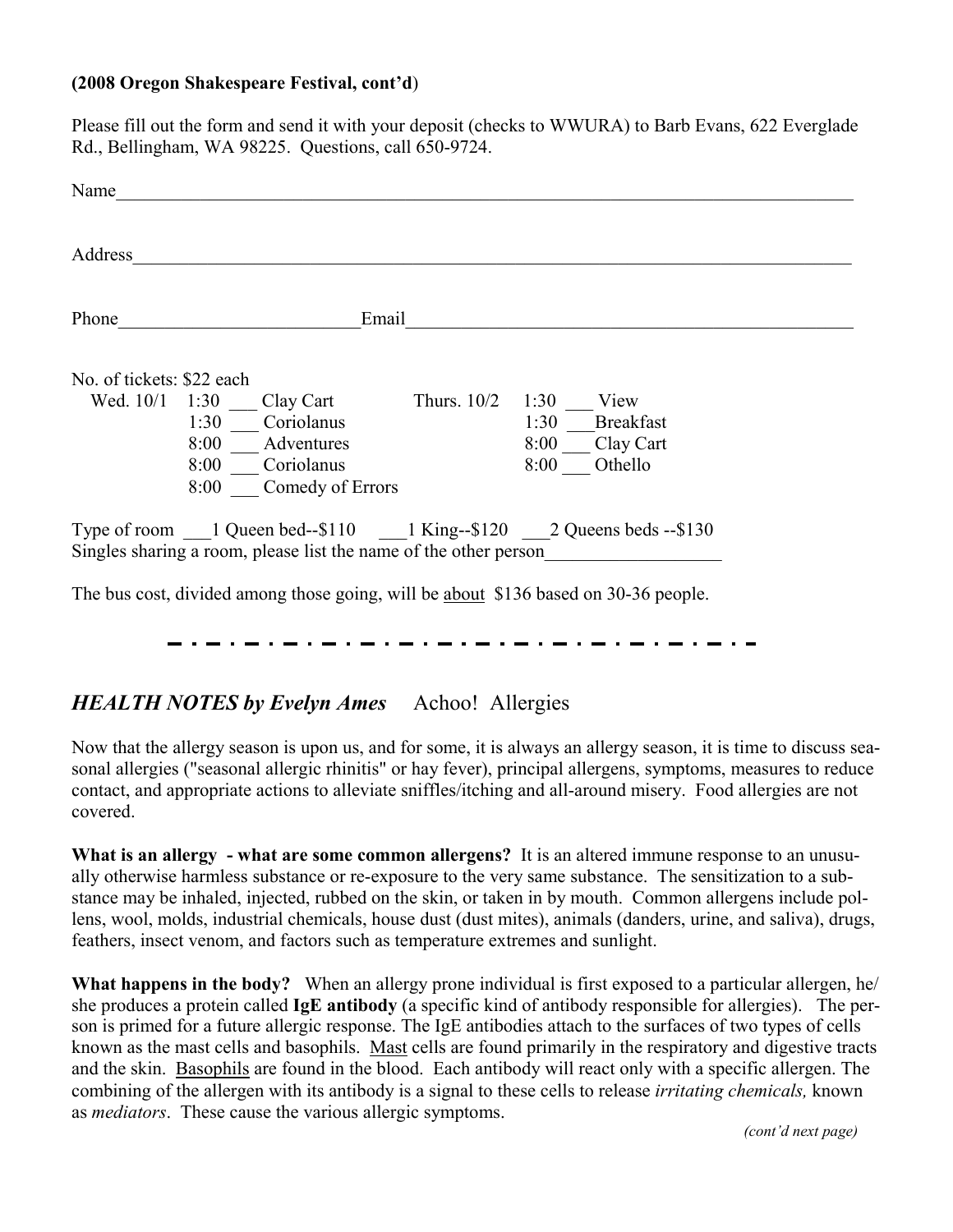# *HEALTH NOTES***,** *cont'd*



**Symptoms of allergy** often include congested or runny nose, itching and tearing of the eyes, tightening of airways leading to wheezing and shortness of breath, itching welts and other rashes on skin, and stomach and bowel problems such as cramps, vomiting, and loose stools. Allergic Rhinitis is one of the common allergy diseases. A person has a swollen nose and such common features as sneezing, itchy, runny and stuffy nose.

**What can a person do?** Check to see if local pollen and mold counts are high numbers. Some local media sources track levels of molds and pollens daily. The National Allergy Bureau of the American Academy of Allergy, Asthma and Immunology (not associated with NIH), reports current pollen and mold spore levels to the media and maintains a web site at http://www.aaaai.org/nab/. The National Institute on Allergy and Infectious Diseases suggests staying indoors in the morning when outdoor pollen levels are highest, wearing face masks designed to filter out pollen if you must be outdoors, keeping windows closed and using the air conditioner if possible in the house and car. NIAID recommends not drying clothes outdoors and avoid mowing grass or doing other yard work, if possible. Avoid unnecessary exposure to other environmental irritants such as insect sprays, tobacco smoke, air pollution, and fresh tar or paint. If your lifestyle is adversely affected and avoidance does not work, the use of medications can help control allergy symptoms. Antihistamines are usually the first line of defense since they counter the effects of histamine. There are side effects to antihistamines (e.g., drowsiness, loss of alertness and coordination) but newer antihistamines (and alas, more expensive) cause less drowsiness. A non-drug option is the use of a nasal saline solution to irrigate the nasal passages. If allergy symptoms are annoying or are moderate to severe, it is recommended people work with their primary care provider in finding the best treatments. This might include topical nasal steroids which, when used at recommended doses, reduce mucus secretion and nasal swelling.

**Allergy Resources:** National Institute of Allergy and Infectious Diseases (allergy information), see http://www.niaid.nih.gov/publications/allergies.htm. For comprehensive allergy prevention strategies, see National Institute of Environmental Health Sciences at http://www.niehs.nih.gov/airborne/prevent/intro.html. Asthma can be a serious complication of allergy. Visit http://www.niaid.nih.gov/publications/asthma.htm. Fact sheet about sinusitis can be found at http://www.niaid.nih.gov/factsheets/sinusitis.htm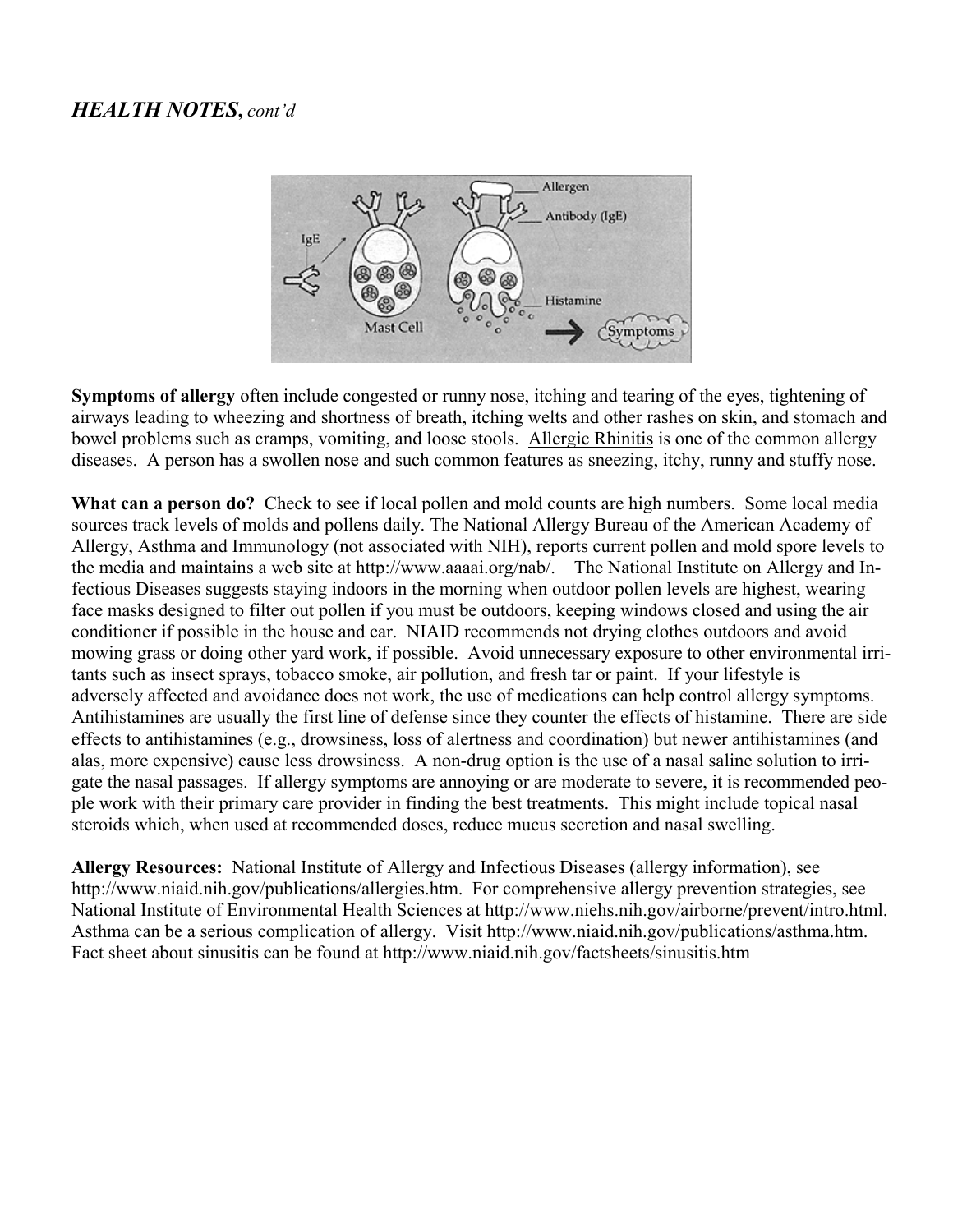# **WWURA BOARD OF DIRECTORS ELECTION**

Its time once again to refurbish and renew our board. The Nominations Committee (Margaret Loudon, Larry Richardson, and Evelyn Ames) has nominated one candidate for each trustee position (Staff/ Administration, Faculty, and At-Large). The three positions are elected by the membership. This being a true democracy, you are welcome to write in the name of another WWURA member, prov*ided you have that person's agreement to serve in advance*.

Below are the names and brief biographical sketches for the nominees who were nominated by the Nominating Committee after receiving assurance that the candidates are willing and ready to serve. Place an X on the line next to the left of the names of the candidates you support. We hope you take part in this election.

----------------- Detach and return bottom portion as your ballot -----------------------

Position 1. (Staff/Administration Member)

#### \_\_\_\_\_\_ **Maurice Schwartz**

 Maury came to Western in 1968, and stepped down from teaching and being Dean of the Graduate School and Bureau for Faculty Research in 1993. As Professor Emeritus he still has an office in the Geology Department and continues to be active, on and off campus, in the area of coastal processes.

Position 2. (Faculty Member)

#### \_\_\_\_\_\_ **Don King**

"I've really enjoyed nearly three years of retirement now after 39 years of teaching chemistry. You can find me most mornings working out at the YMCA. The best thing going right now however, is helping in ESL classes at WCC. I'm looking forward to getting to better know all of you folks in WWURA."

Position 3. (At-Large)

#### \_\_\_\_\_ **Janet Berg**

Janet graduated from the University of Washington in 1959 with a B.A. degree in Education. Two children and five years of teaching later, she finished her fifth year of education at the U. of W. prior to moving to Bellingham. She went on to earn a Masters degree as a reading specialist at W.W.U. She taught school 30 plus years in both private and public schools. She is married with two grown children and four partially grown grandchildren.

# Please mail your ballot to Pauline Palmer, 2510 48<sup>th</sup> Street, Bellingham, WA 98229-3130